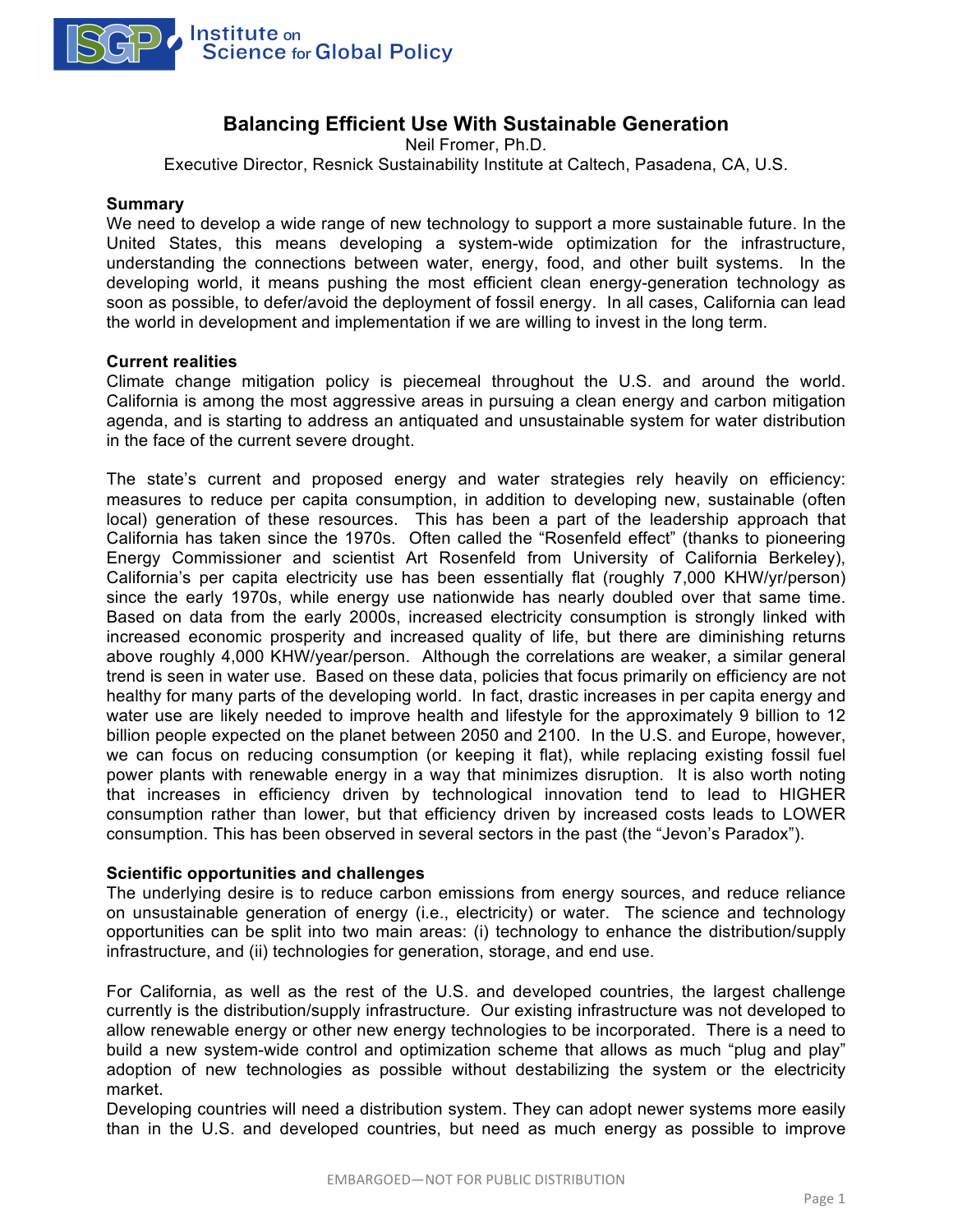quality of life. These areas can also directly adopt the newer and more energy efficient technologies (such as LEDs instead of incandescent bulbs), and build systems from scratch that can incorporate these technologies.

In California, the biggest challenge/opportunity is to reach a holistic, system wide view of the electricity/fuel/transportation/water/food infrastructure. Again, this infrastructure is very developed, and so currently consists of trillions of dollars in long-term capital investments. Fundamental and applied research in multiscale optimization (from individual devices to coordination across the entire region/state) is required. Although we have a goal to get to 50% renewables by 2030, the biggest barrier to achieving that goal is not developing a better/cheaper solar panel; it is figuring out how to incorporate those panels into the grid in a way that doesn't destabilize the system. Furthermore, the drive to reduce  $CO<sub>2</sub>$  emissions from vehicles by developing electric vehicles (EVs) will significantly INCREASE electricity use. Demand response, in which customers choose to delay or defer certain energy use because of an emergent issue (or in the future, because of a price or market signal), has the potential to smooth variation and help match supply and demand, but also to destabilize the grid as a whole if pricing and control schemes are not developed and implemented carefully. Utilities and third-party service providers need to measure carefully, share data appropriately, and use that data to build the best models and the best optimization algorithms possible. We also need to develop new power electronics technologies to support this new system. As more forms of energy storage become cost effective, they can also serve to stabilize the system for renewables, but must be approached in the same way: as a part of the larger system optimization challenge.

Regardless of global location, eventually more efficient solar and wind clean energy technologies will become the major barriers to higher adoption of renewables. Fundamental and applied research is needed now to make sure that technology is being developed and can be deployed as rapidly as makes economic sense. Current photovoltaic (PV) technology on the market is pushing 20% efficiency, but thermodynamics tells us that we should be able to capture 50%–60% realistically (more than 80% theoretically). In the developing world, the sooner we can increase these technologies' efficiency (or lower their cost), the sooner we can raise production and make development of new fossil energy in those areas unnecessary. In the U.S., the infrastructure upgrades are more likely to drive increased solar and wind adoption for the short term, as these technologies are already (or nearly) cost effective for individuals.

In addition to solar storage and distribution infrastructure, similar efficiency thinking can be applied to natural gas/fuel development (whether this is conventionally developed, "fracked," or developed from a renewable source), and to water treatment and distribution. We need to understand how to effectively convert between electricity and gas and build an infrastructure that allows such conversion, and also develop systems for doing this as efficiently as possible. Fuel cell technology is promising, as the efficiency is high, but research is needed to improve cell costs and lifetimes. Reversible fuel cells can be developed that convert fuel into electricity and also can convert electricity back into fuel, to make the system as resilient as possible by providing energy storage. In addition, membrane technology and other process improvements to make water treatment as efficient (in terms of water wasted and energy used) will require significant new research, even as current systems can now be deployed.

## **Policy issues**

The above state-of-the-art and new technology development needs are driven by support from the federal and state governments, largely through research grants and tax breaks. Direct subsidies for solar power are being phased out at the federal and state levels. California lawmakers have recently laid out a package of new bills for consideration to increase renewable